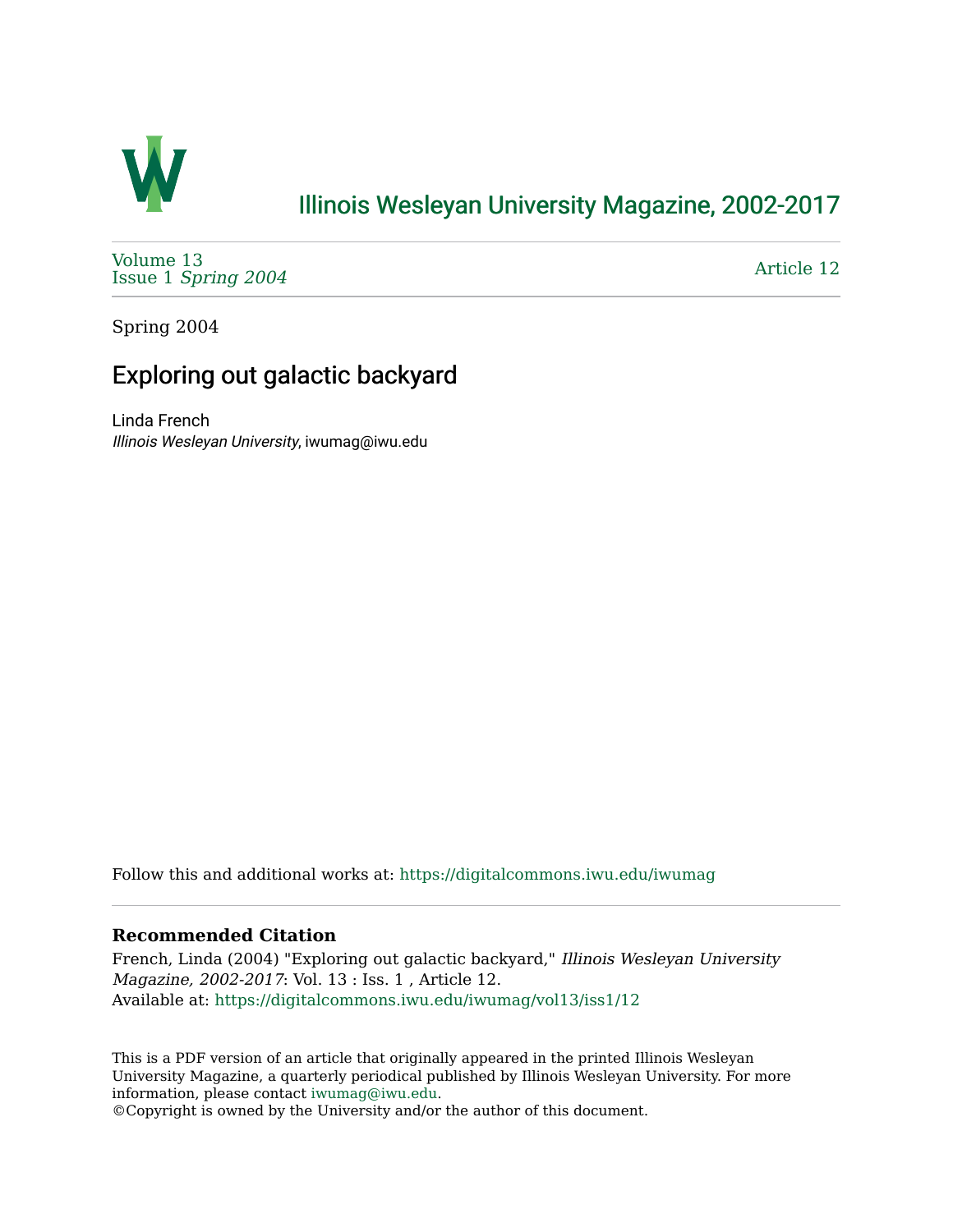## Exploring our galactic backyard



**Humanity can learn much about our Universe without enduring the risks of spaceflight.** 

### **By Linda French, Associate Professor of Physics (shown above)**

*"...To boldly go where no one has gone before...."*

At least once a week Patrick Stewart's Shakespearean voice intones those familiar words on my family's television set. By now we've seen almost all of the *Star Trek: The Next Generation* episodes multiple times, along with the other series incarnations of the *Star Trek* Universe. The vision of a mission to explore our Galaxy — shared among genders, races, and even species inspires my teenage daughter as much as it did those of us who came of age in the late 1960s.

Exploring the real Universe, however, is far more difficult and dangerous than could be conveyed by any number of phaser battles or hostile alien creatures conjured by our imaginations. Simply put, space is big, cold, and dark. We humans are fragile, and our needs for oxygen, water, and food mean that any space-travel missions involving humans will necessarily cost hundreds, if not thousands, of times as much as unmanned missions with the same goals. In the *Star Trek* stories, we are clearly given to understand that war, poverty, and hunger have been eliminated (along with, apparently, national boundaries) by the time of the *Enterprise*'s mission. It is well that we remember how much the idealistic conditions differ from those of our present world.

Why does an astronomer sound so bleak about the prospects for manned spaceflight? Don't we need to send people into space to learn more about our galactic neighborhood — our Solar System, our Galaxy, and beyond?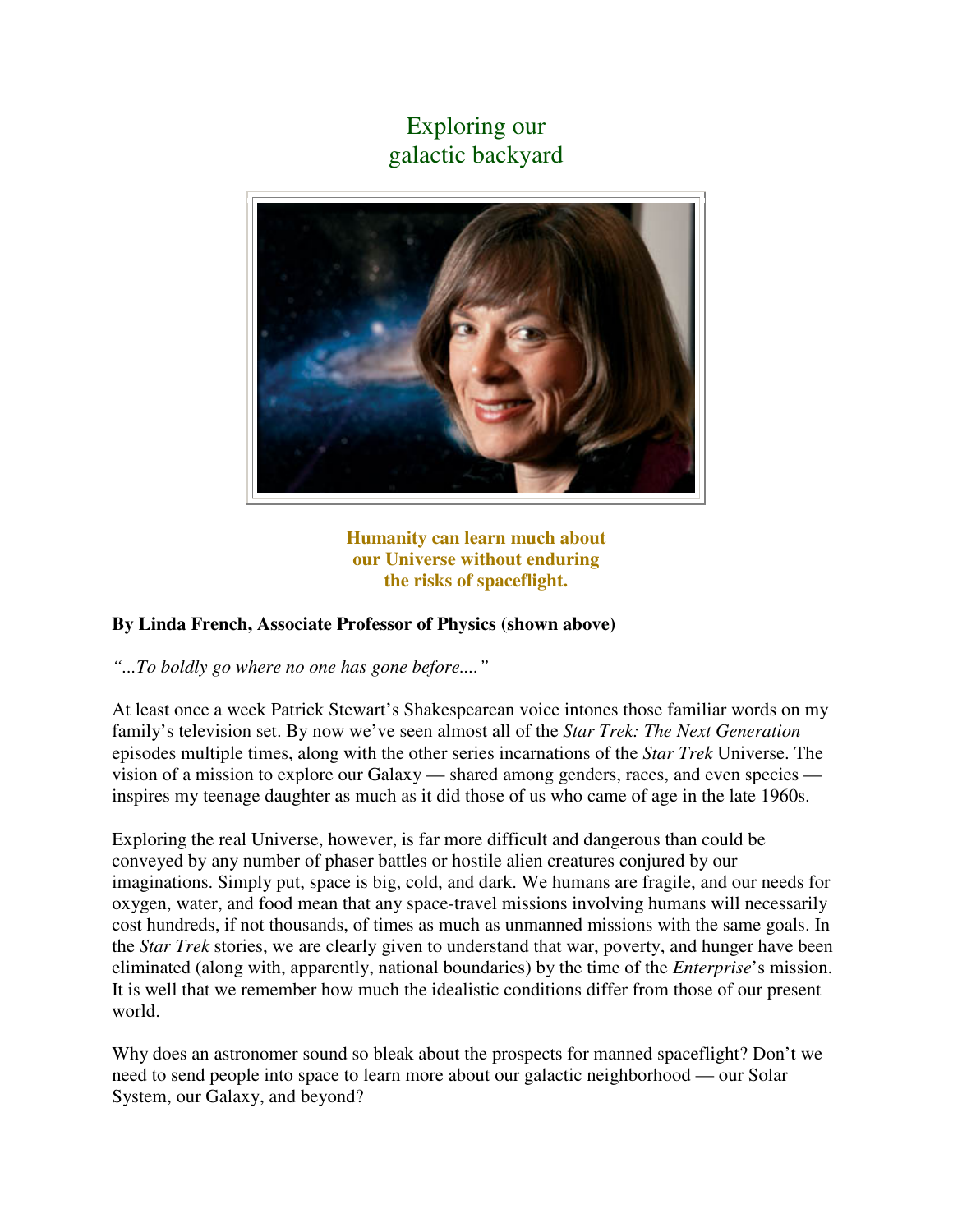

This panoramic image mosaic taken by the Mars Exploration Rover Spirit, shows the rover's destination toward the hill range nicknamed "Columbia Hills." (NASA)

History suggests otherwise. In my lifetime, the other eight planets have gone from being points of light in telescopes, with surface conditions we understood only vaguely, to real worlds. The recent triumphs of the *Spirit* and *Opportunity* landers have shown us the surface of Mars in microscopic detail (although perhaps the planet's

gentle pink sky may be the most striking reminder that we are, indeed, looking at another world). Both chemical and mineralogical data are consistent with an environment that was once rich in water. Where has the water gone? How much is left? Could life have arisen on Mars?

The fascination that these questions hold for both scientists and the general public shows an interest in exploration akin to that of the crew of the Enterprise at a fraction of the cost, and at no risk to human life. Unmanned probes have shown us that the surface of Venus, under its dense clouds of carbon dioxide and sulfuric acid, is geologically active. Its 800-degree surface temperature, so different from that of our Earth, is caused by a runaway greenhouse effect. The research which led to this understanding has helped us better comprehend the implications for greenhouse gases in our own atmosphere. Unmanned probes have shown us the rings and moons of the great giant planets Jupiter, Saturn, Uranus, and Neptune. We have seen a moon with more than a dozen active volcanoes (Jupiter's Io), a moon with an ocean of liquid nitrogen (Saturn's Titan, soon to be visited by a probe from the *Cassini* spacecraft), and perhaps most evocatively, a moon with an ocean of liquid water protected by a frozen crust (Jupiter's Europa). Only Pluto has yet to be visited by a spacecraft, and that mission is planned within the next 20 years.

Many other exciting discoveries have come from old-fashioned ground-based astronomy, aided by the incredibly successful orbiting Hubble Space Telescope. An entirely new solar system population, the Kuiper Belt, has been discovered far from the Sun; there are probably millions of these objects, and astronomers literally cannot keep up with them. The collision of Comet Shoemaker-Levy 9 with Jupiter in 1994 made clear that collisions do happen in the Solar System today; a network of small telescopes has made great strides in finding and cataloging objects which could someday crash into the Earth.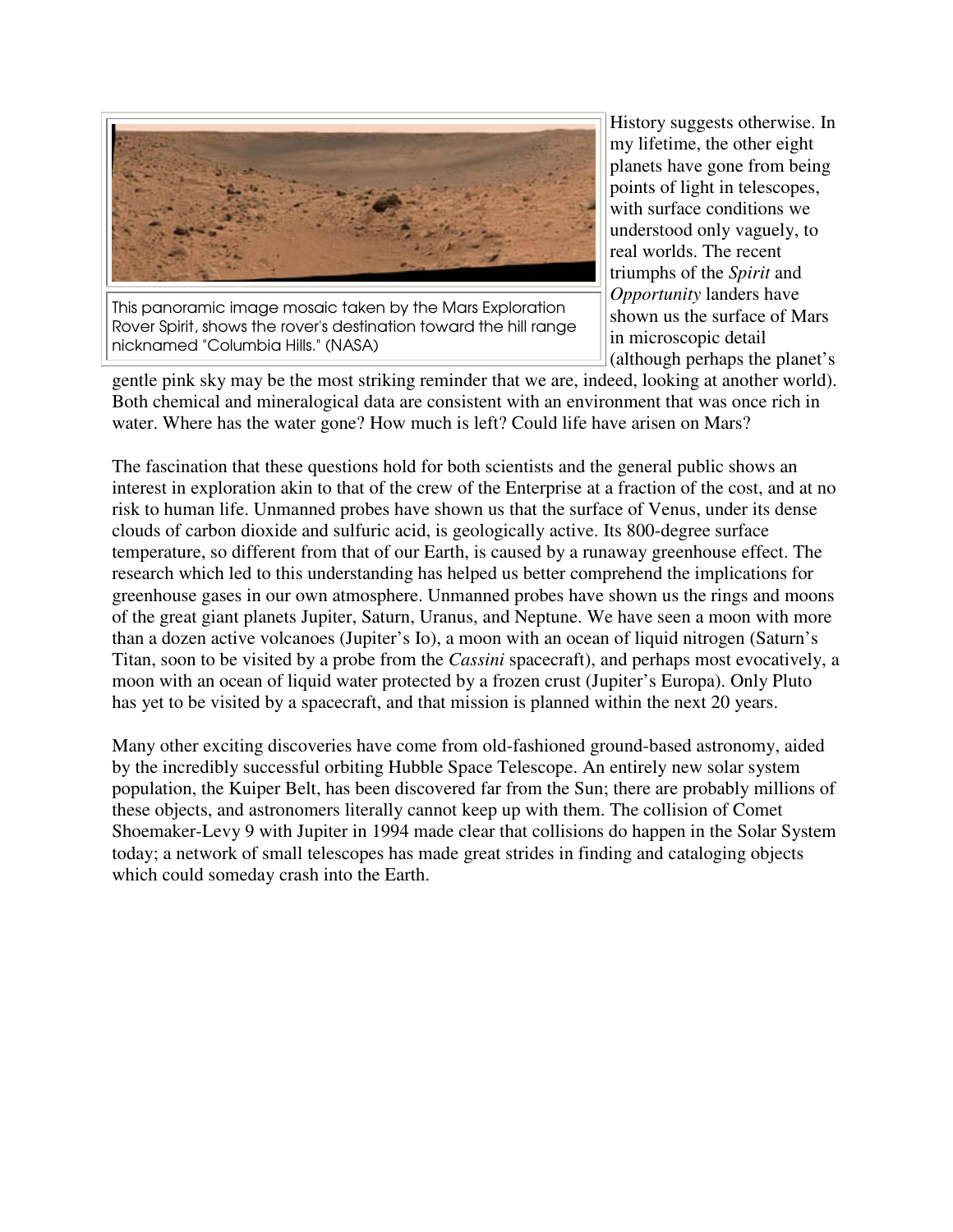Using Hubble instruments, humans have even been able to determine the age of the Universe to be 13.7 billion years. We have also learned that most of the mass of the Universe is not contained in the objects we see. Instead, stars and planets make up only a few percent of the mass of the Universe — the rest is some mysterious "dark matter," the existence of which has been suspected for decades. Most perplexing of all, recent work — again using the Hubble telescope — has confirmed that the Universe is expanding, a theory first suggested in the early part of the 20th century. The shocking new result: the expansion is actually speeding up, as though the stars and galaxies we see were pushing away from each other.

Perhaps, if you have read this far, I do not need to justify such research, but I would like to share why I find it so exciting. I have always had an interest in what's going on in my backyard. Is that a purple finch or a house finch at the



This view of nearly 10,000 galaxies is the deepest visible-light image of the cosmos. Called the Hubble Ultra Deep Field, this galaxy-studded view represents a "deep" core sample of the Universe, cutting across billions of light-years. (NASA)

feeder? Is the tree with the nice colors a red maple or a silver maple? What star is so bright right overhead at sunset during the summer? For me, and for many others, this curiosity about our surroundings naturally extends outward and upward. If one knows just where to look, our nearest large galactic neighbor, the Andromeda Galaxy, can be seen with the naked eye. This faint, fuzzy patch leads us to contemplate the swirling conglomeration of galaxies of which our planet is but an infinitesimal part.

When we look at astronomical objects, we ask not only "What is that?" but also "What was the Universe like at an earlier time?" When I study asteroids and comets, I am sampling material from the earliest days of the Solar System. When astronomers study the expansion of the Universe, they use telescopes as "time machines" to peer back billions of years, observing what the first galaxies looked like. These questions, I submit, are in the same spirit of adventure that drives the fictional crew of the *Enterprise,* at far less cost and risk to human life.

Am I saying that we — the citizens of Earth — should not consider a return to the Moon, or an eventual mission to Mars? Absolutely not. But missions like these are enormous, and only the combined mental and physical resources of an entire planet are likely to be able to carry them off. In the meantime, as we work together to settle our differences, we humans can learn much about our world through collaboration in unmanned missions and traditional observing programs